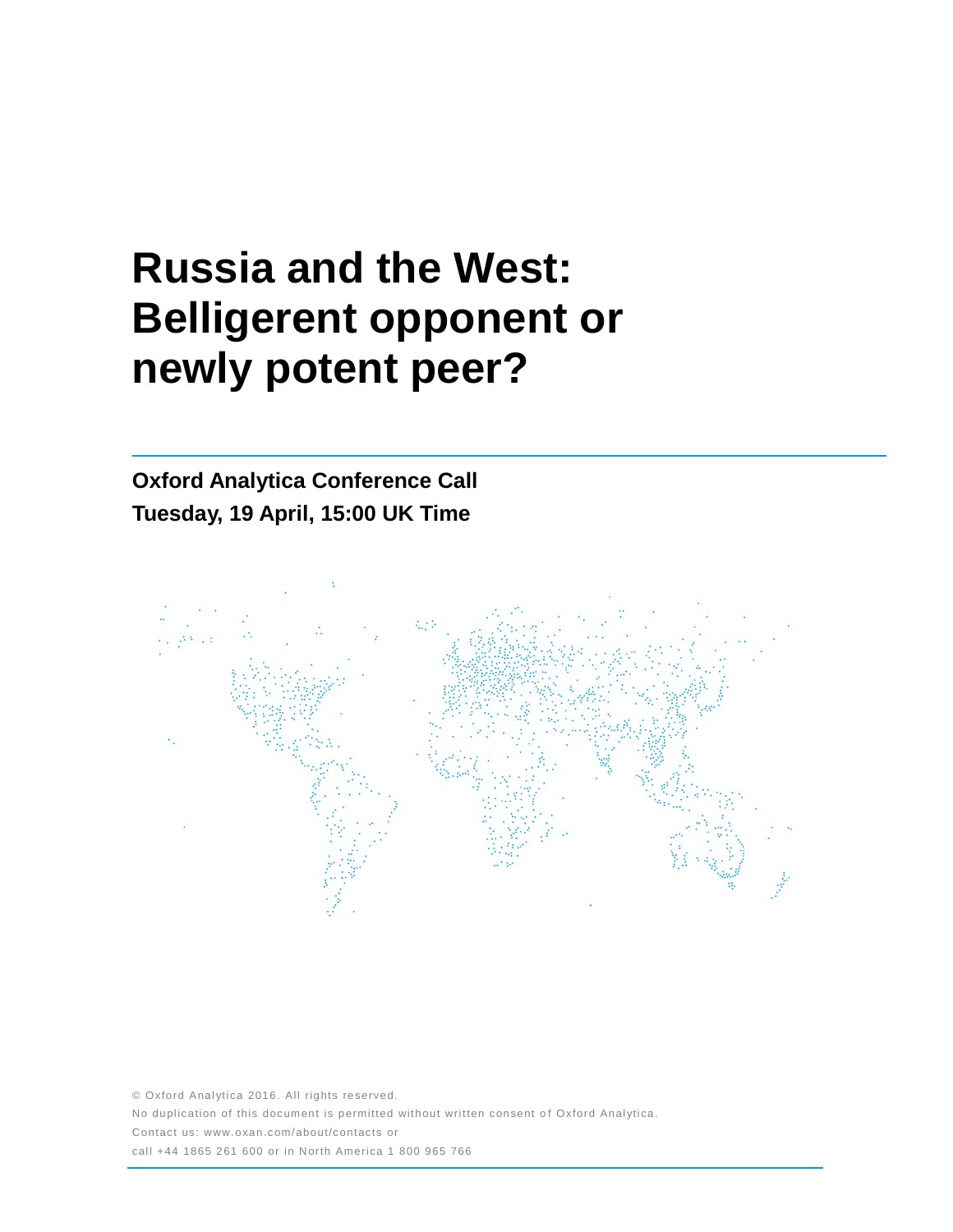

www.oxan.com

## **Russia and the West: Belligerent opponent or newly potent peer?**

Russia may be into its second year of recession, but President Vladimir Putin is making up for it with anti-Western rhetoric and robust military action in Syria, despite the much-publicised partial withdrawal of forces.

The United States has extended its sanctions on Moscow for another year while fissures have developed among EU members about the desirability of continuing sanctions when the decision comes up this summer. The Russian government is exercising not-so-soft power on matters from the refugee crisis to energy to cajole European states into taking a more lenient stance.

The Russian military is remaking itself as a more potent force from the Baltic to the Black Sea, and NATO is taking counter-steps to build up its deterrent capacity in Eastern Europe. Russia's frosty relations with NATO member Turkey, meanwhile, affect developments in Syria and the South Caucasus.

Is the mix of belligerence towards NATO and diplomatic and military engagement in the Middle East a sign that Russia is now a dangerous force in global affairs, or is it just an appeal to Western powers to accept Moscow and treat it as an equal?

But set aside the rhetoric on all sides, and there are fundamental issues to unpick:

- Does Russia present an imminent security threat to the West?
- Does it want a workable solution to the conflict in eastern Ukraine or to perpetuate a 'frozen conflict'?
- After Ukraine and Syria, might there be another foreign intervention and if so, where?
- Does the diplomatic breach with Turkey open up a new area of geopolitical risk?
- How resilient are international arms treaties given Moscow's increasing reluctance to adhere to them?
- Would the lifting of sanctions benefit Western states if there were few concessions from Moscow?
- What are the trade, energy and investment implications of a prolonged downturn in relations?

Please join us on Tuesday, **19th April 2016 at 15:00 UK Time** to discuss these issues among others with a panel of Oxford Analytica's expert advisors on Russia: